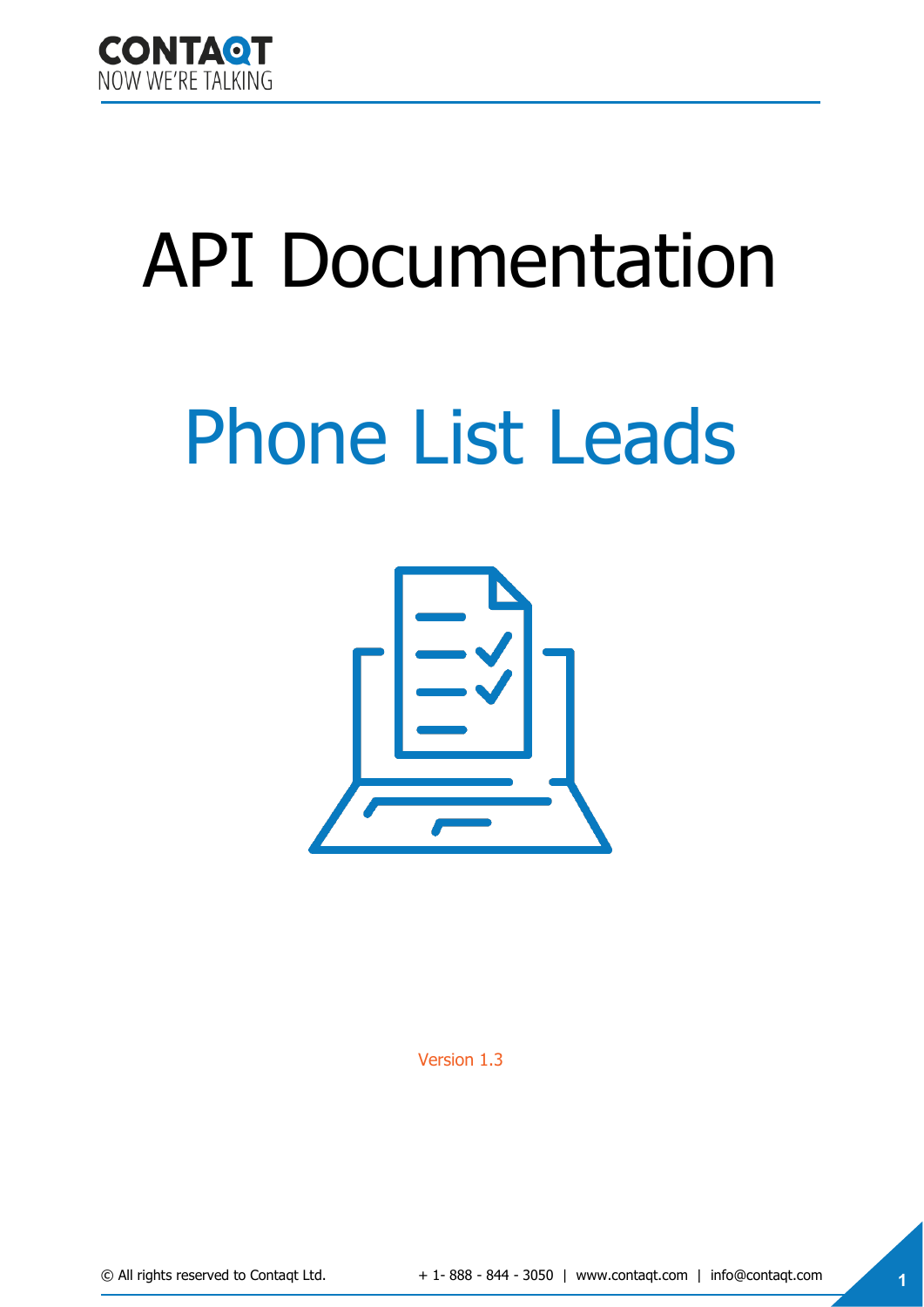The Phone list leads are the individual leads in each phone list.

A lead with the same phone number can appear only once in a phone list.

#### **Lead Parameters:**

| <b>Parameter name</b> | <b>Type</b> | <b>Required</b> | <b>Description</b>                      |
|-----------------------|-------------|-----------------|-----------------------------------------|
| phone                 | string      | required        | Phone number                            |
| name                  | string      | optional        | Lead name (optional)                    |
| lead id               | string      | optional        | Lead ID (optional)                      |
| priority              | int         | optional        | Lead priority (larger number first)     |
|                       |             |                 | (optional, default:0)                   |
| tags                  | string      | optional        | Tags (will be added to call) (optional) |
| ext_api_vars          | json        | optional        | Custom variables (could be used in      |
|                       | object      |                 | conditional routes and API)             |

#### **Manage Leads (phone numbers) Methods**

| /api/phone list/{id}/lead        | <b>GET</b>        | Get all leads<br>{phone, lead_id, priority, name, tags,<br>$ext\_api\_vars\}$                            |
|----------------------------------|-------------------|----------------------------------------------------------------------------------------------------------|
| /api/phone list/{id}/lead        | <b>POST</b>       | Add lead. Object or Array of objects<br>[{phone, name, lead_id, priority, tags,<br>$ext$ api vars $\}$ ] |
| /api/phone_list/{id}/lead/{phone | <b>PUT</b>        | Update single lead                                                                                       |
| /api/phone_list/{id}/lead/{phone | <b>DELET</b><br>E | Delete single lead                                                                                       |
| /api/phone list/{id}/lead        | <b>DELET</b><br>E | Delete multiple leads<br>JSON Array of phone numbers in BODY<br>[ "1234567"]                             |

## **Example**

```
GET
https://{your_URL}/api/phone_list/XXX/?api_key={key}
```
## **JSON Response**

```
{
     "Success": true, 
     "data": [
          {
               "id": "972xxxxxxx", 
               "phone": "972xxxxxxx", 
               "lead_id": "3", 
               "priority": 1,
```